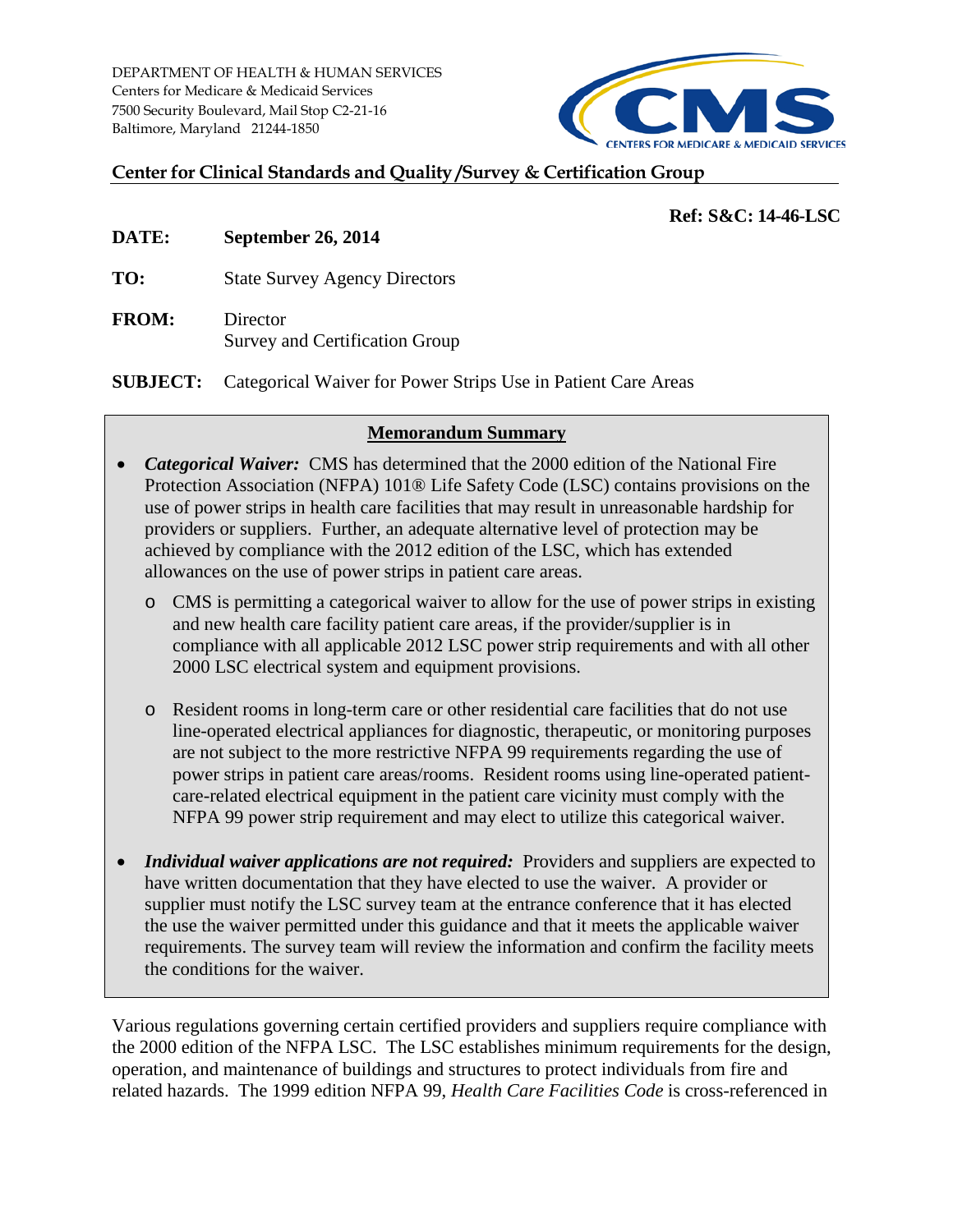### Page 2 - State Survey Agency Directors

the 2000 LSC and, as a result, it contains requirements applicable to providers and suppliers who must meet the 2000 edition of the LSC under our regulations.

As allowed by the various regulations referencing the LSC, CMS may waive specific provisions of the 2000 edition of the LSC which, if rigidly applied, would result in unreasonable hardship upon a provider or supplier, but only if the waiver does not adversely affect the health and safety of patients. CMS has determined that the 1999 edition of the NFPA 99 contains provisions on the use of power strips in health care facilities that may result in unreasonable hardship for providers or suppliers, and for which an adequate alternative level of protection may be achieved by compliance with the 2012 edition of the LSC. Accordingly, CMS is making available a categorical waiver for providers and suppliers subject to the LSC requirements regarding the use of power strips in patient care areas.

# **Categorical Waiver**

The increasing need for electrical equipment in health care facilities has resulted in a need for more electrical receptacles in areas where patients receive examination and treatment. As a result, the 1999 NFPA 99 requirements regarding the use of power strips in "patient care areas" has become outmoded and unduly burdensome to providers and suppliers.

The 1999 edition of NFPA 99 requires that there be sufficient receptacles located in all "patient care areas" in order to avoid the need for power strips. An exception is provided, but only in anesthetizing locations where power strips can be used if they are an integral component of portable patient-care-related equipment assemblies that are tested by the manufacturer, and if the integrity of the assembly is regularly verified and documented through an ongoing maintenance program.

By contrast, the 2012 edition of NFPA 99 has extended allowances for use of power strips in "patient care rooms," which replaces the term "patient care area". The requirement for there to be sufficient receptacles located in all patient care areas as to avoid the need for power strips has been removed, but the minimum number of receptacles in patient care rooms has been increased. The exception provided for power strips used an integral component of portable patient-carerelated equipment assemblies that are tested by the manufacturer has been expanded beyond anesthetizing locations to all patient care rooms. In addition, the exception no longer requires a power strip to be an integral component of a manufacturer tested equipment assembly.

Accordingly, we are permitting a categorical waiver to allow for the use of power strips in existing and new health care facility patient care areas/rooms, if the provider/supplier complies with all applicable *2012* NFPA 99 power strip requirements and with all other 1999 NFPA 99 and 2000 LSC electrical system and equipment provisions.

# *Waiver Not Required for Certain Resident Rooms*

Resident rooms in long-term care or other residential care facilities that do not use line-operated electrical appliances for diagnostic, therapeutic, or monitoring purposes are not subject to the more restrictive NFPA 99 requirements regarding the use of power strips in patient care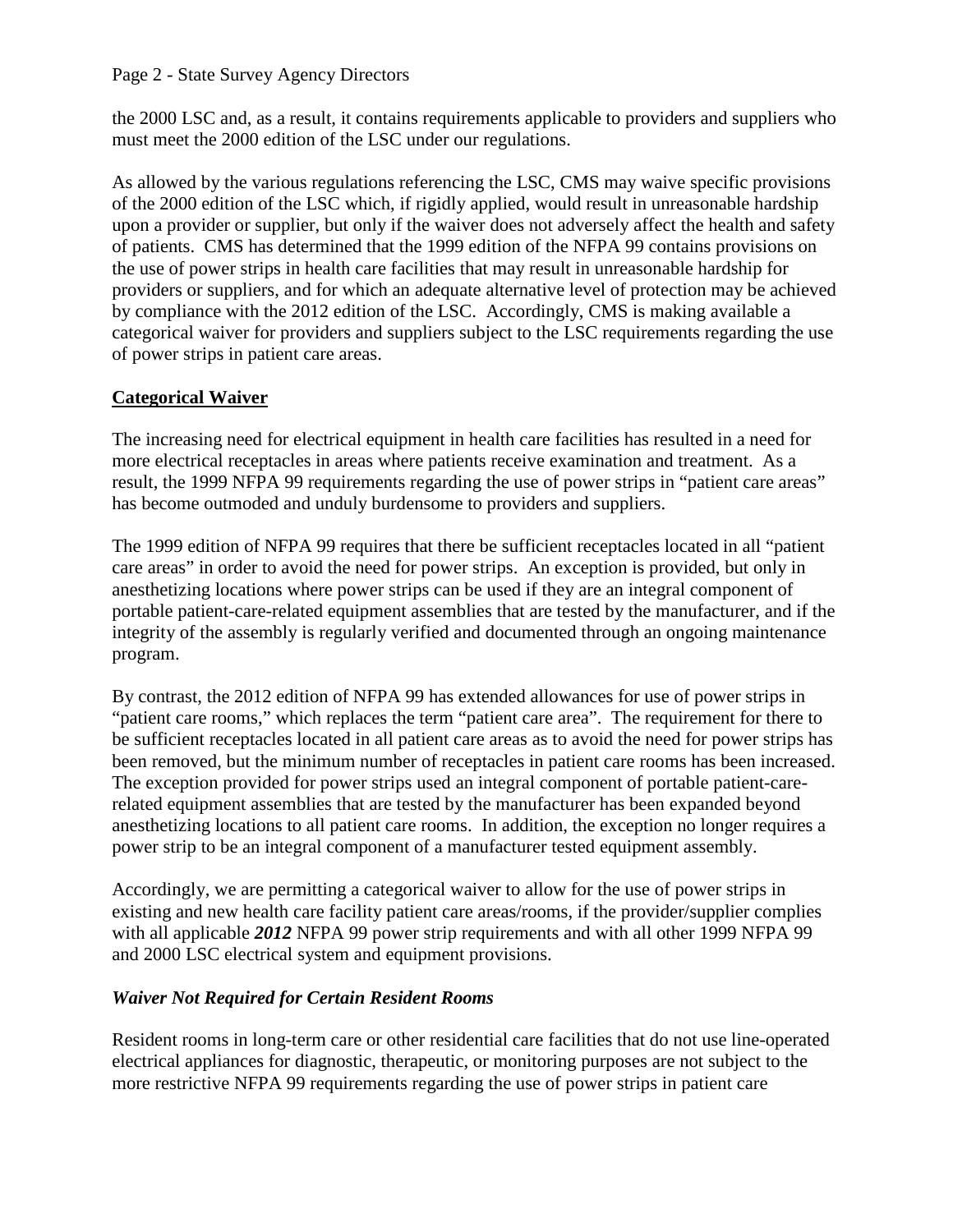### Page 3 - State Survey Agency Directors

areas/rooms. In this setting, power strips may be used in the resident rooms in accordance with the standard precautions and Underwriter Laboratory (UL) listings as discussed below.

Resident rooms using line-operated patient-care-related electrical equipment in the patient care vicinity must comply with the NFPA 99 power strip requirement and may elect to utilize this categorical waiver.

# *Pertinent 2012 NFPA 99 Definitions:*

- "Patient bed location" is defined in section 3.3.136 as the location of a patient sleeping bed, or the bed or procedure table of a critical care area.
- "Patient-care-related electrical equipment" is defined in section 3.3.137 as electrical equipment that is intended to be used for diagnostic, therapeutic, or monitoring purposes in the patient care vicinity;
- "Patient care room" is defined in section 3.3.138 as any room of a health care facility wherein patients are intended to be examined or treated. Note that this term replaces the term "patient care area" used in the 1999 NFPA 99, but the definition has not changed.
- "Patient care vicinity" is defined in section 3.3.139 as a space, within a location intended for the examination and treatment of patients (i.e., patient care room) extending 6 ft. beyond the normal location of the bed, chair, table, treadmill, or other device that supports the patient during examination and treatment and extends vertically 7 ft. 6 in. above the floor.

# *Requirements:*

- Patient bed locations in new health care facilities, or in existing facilities that undergo renovation or a change in occupancy, shall be provided with the minimum number of receptacles as required by section 6.3.2.2.6.2.
- Power strips may be used in a patient care vicinity to power rack-, table-, pedestal-, or cartmounted patient care-related electrical equipment assemblies, provided *all* of the following conditions are met, as required by section 10.2.3.6:
	- 1) The receptacles are permanently attached to the equipment assembly.
	- 2) The sum of the ampacity of all appliances connected to the receptacles shall not exceed 75 percent of the ampacity of the flexible cord supplying the receptacles.
	- 3) The ampacity of the flexible cord is suitable in accordance with the current edition of NFPA 70, National Electric Code.
	- 4) The electrical and mechanical integrity of the assembly is regularly verified and documented through an ongoing maintenance program.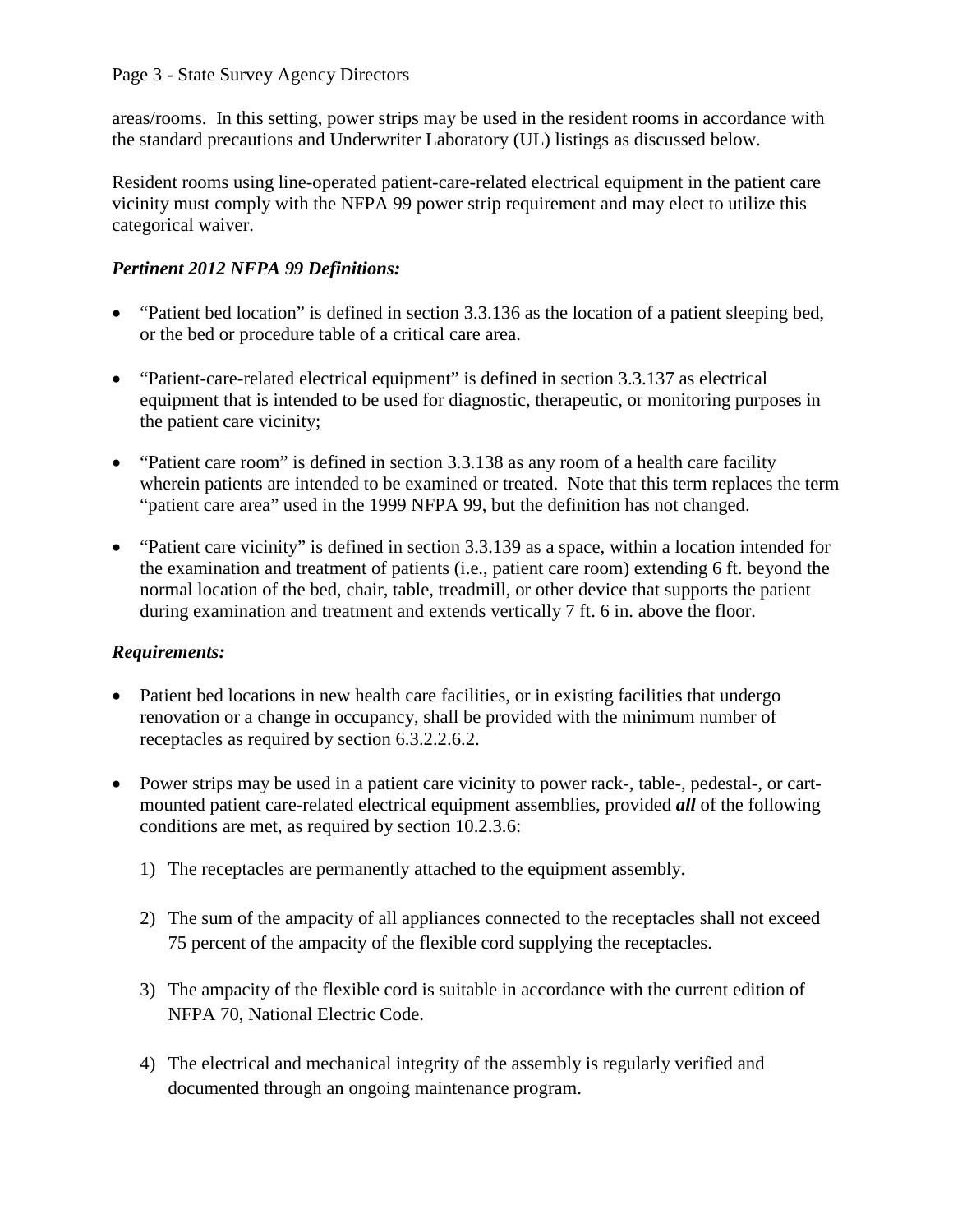### Page 4 - State Survey Agency Directors

- 5) Means are employed to ensure that additional devices or nonmedical equipment cannot be connected to the multiple outlet extension cord after leakage currents have been verified as safe.
- Power strips may *not* be used in a patient care vicinity to power non-patient care-related electrical equipment (e.g., personal electronics).
- Power strips *may* be used outside of the patient care vicinity for both patient care-related electrical equipment & non-patient-care-related electrical equipment.
- Power strips providing power to rack-, table-, pedestal-, or cart-mounted patient care-related electrical equipment assemblies are not required to be an integral component of manufacturer tested equipment. Power strips may be permanently attached to mounted equipment assemblies by personnel who are qualified to ensure compliance with section 10.2.3.6.
- Resident rooms in long-term care or other residential care facilities that **do not** use lineoperated patient-care-related electrical equipment are not subject to the more restrictive NFPA 99 requirements regarding the use of power strips in patient care areas/rooms.
- Resident rooms using line-operated patient-care-related electrical equipment in the patient care vicinity must comply with the NFPA 99 power strip requirement and may elect to utilize this categorical waiver.
- If power strips are used in any manner, precautions as required by the LSC and reference documents are required, including but not limited to: installing internal ground fault and over-current protection devices; preventing cords from becoming tripping hazards; connecting devices so that tension is not transmitted to joints or terminals; no "daisy chaining" power strips; using power strips that are adequate for the number and types of devices, and no overloading power strips with high load devices. In addition, the use of ground fault circuit interruption (GFCIs) may be required in locations near water sources to prevent electrocution.
- Power strips providing power to patient care-related electrical equipment must be Specialpurpose Relocatable Power Taps (SPRPT) listed as UL 1363A or UL 60601-1.
- Power strips providing power to non- patient-care-related electrical equipment must be Relocatable Power Taps (RPT) listed as UL 1363.

# **Waiver Process**

Providers and suppliers that want to take advantage of the categorical waiver identified above must formally elect to use the waiver and must document their election decision. If a provider/supplier conforms to the requirements identified for the categorical waiver elected, it will not need to apply specifically to CMS for the waiver, nor will it need to wait until being